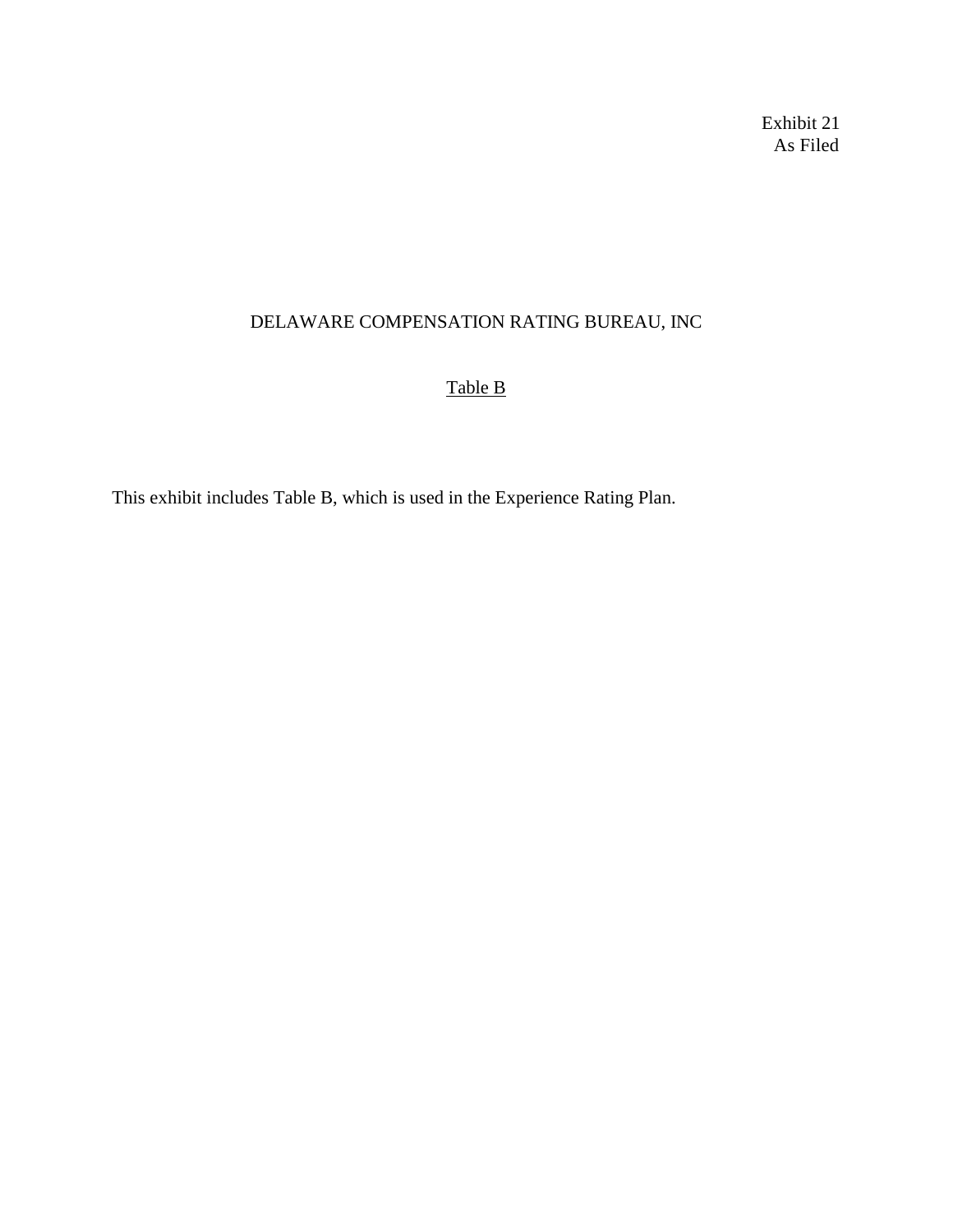|                        |         |                    | <b>Maximum Value</b> | Weighted<br><b>Maximum</b> |
|------------------------|---------|--------------------|----------------------|----------------------------|
|                        |         |                    | of one               | Value                      |
| <b>Expected Losses</b> |         | <b>Credibility</b> | <b>Accident</b>      | Charge                     |
|                        |         | "C"                |                      | "L" * "C"                  |
| (1)                    |         | (2)                | (3)                  | (4)                        |
|                        |         |                    |                      |                            |
| 5,930                  | or less | 0.0500             | 28,155               | 0.028                      |
| 5,931                  | 6,530   | 0.0550             | 28,323               | 0.031                      |
| 6,531                  | 7,135   | 0.0600             | 28,471               | 0.034                      |
| 7,136                  | 7,748   | 0.0650             | 28,623               | 0.037                      |
| 7,749                  | 8,366   | 0.0700             | 28,779               | 0.039                      |
| 8,367                  | 8,992   | 0.0750             | 28,933               | 0.042                      |
| 8,993                  | 9,624   | 0.0800             | 29,091               | 0.045                      |
| 9,625                  | 10,264  | 0.0850             | 29,250               | 0.048                      |
| 10,265                 | 10,910  | 0.0900             | 29,411               | 0.050                      |
| 10,911                 | 11,564  | 0.0950             | 29,574               | 0.053                      |
| 11,565                 | 12,224  | 0.1000             | 29,738               | 0.056                      |
| 12,225                 | 12,892  | 0.1050             | 29,902               | 0.058                      |
| 12,893                 | 13,568  | 0.1100             | 30,070               | 0.061                      |
| 13,569                 | 14,252  | 0.1150             | 30,241               | 0.064                      |
| 14,253                 | 14,943  | 0.1200             | 30,413               | 0.066                      |
| 14,944                 | 15,642  | 0.1250             | 30,586               | 0.069                      |
| 15,643                 | 16,349  | 0.1300             | 30,762               | 0.071                      |
| 16,350                 | 17,064  | 0.1350             | 30,939               | 0.074                      |
| 17,065                 | 17,788  | 0.1400             | 31,120               | 0.076                      |
| 17,789                 | 18,520  | 0.1450             | 31,302               | 0.079                      |
| 18,521                 | 19,261  | 0.1500             | 31,485               | 0.082                      |
| 19,262                 | 20,011  | 0.1550             | 31,673               | 0.084                      |
| 20,012                 | 20,769  | 0.1600             | 31,861               | 0.087                      |
| 20,770                 | 21,537  | 0.1650             | 32,052               | 0.089                      |
| 21,538                 | 22,314  | 0.1700             | 32,244               | 0.092                      |
| 22,315                 | 23,100  | 0.1750             | 32,440               | 0.094                      |
| 23,101                 | 23,896  | 0.1800             | 32,638               | 0.096                      |
| 23,897                 | 24,702  | 0.1850             | 32,838               | 0.099                      |
| 24,703                 | 25,518  | 0.1900             | 33,041               | 0.101                      |
| 25,519                 | 26,344  | 0.1950             | 33,246               | 0.104                      |
| 26,345                 | 27,180  | 0.2000             | 33,454               | 0.106                      |
| 27,181                 | 28,027  | 0.2050             | 33,663               | 0.109                      |
| 28,028                 | 28,884  | 0.2100             | 33,876               | 0.111                      |
| 28,885                 | 29,753  | 0.2150             | 34,092               | 0.113                      |
| 29,754                 | 30,633  | 0.2200             | 34,311               | 0.116                      |
| 30,634                 | 31,524  | 0.2250             | 34,532               | 0.118                      |
| 31,525                 | 32,427  | 0.2300             | 34,757               | 0.120                      |
| 32,428                 | 33,341  | 0.2350             | 34,984               | 0.122                      |
| 33,342                 | 34,268  | 0.2400             | 35,214               | 0.125                      |
| 34,269                 | 35,207  | 0.2450             | 35,447               | 0.127                      |
| 35,208                 | 36,158  | 0.2500             | 35,683               | 0.129                      |
| 36,159                 | 37,123  | 0.2550             | 35,923               | 0.131                      |
| 37,124                 | 38,100  | 0.2600             | 36,165               | 0.134                      |
| 38,101                 | 39,091  | 0.2650             | 36,411               | 0.136                      |
| 39,092                 | 40,095  | 0.2700             | 36,661               | 0.138                      |
| 40,096                 | 41,114  | 0.2750             | 36,914               | 0.140                      |
| 41,115                 | 42,146  | 0.2800             | 37,171               | 0.142                      |
|                        |         |                    |                      |                            |
| 42,147                 | 43,193  | 0.2850             | 37,430               | 0.144                      |
| 43,194                 | 44,255  | 0.2900             | 37,694               | 0.146                      |
| 44,256                 | 45,332  | 0.2950             | 37,961               | 0.148                      |
| 45,333                 | 46,424  | 0.3000             | 38,233               | 0.150                      |
| 46,425                 | 47,532  | 0.3050             | 38,507               | 0.152                      |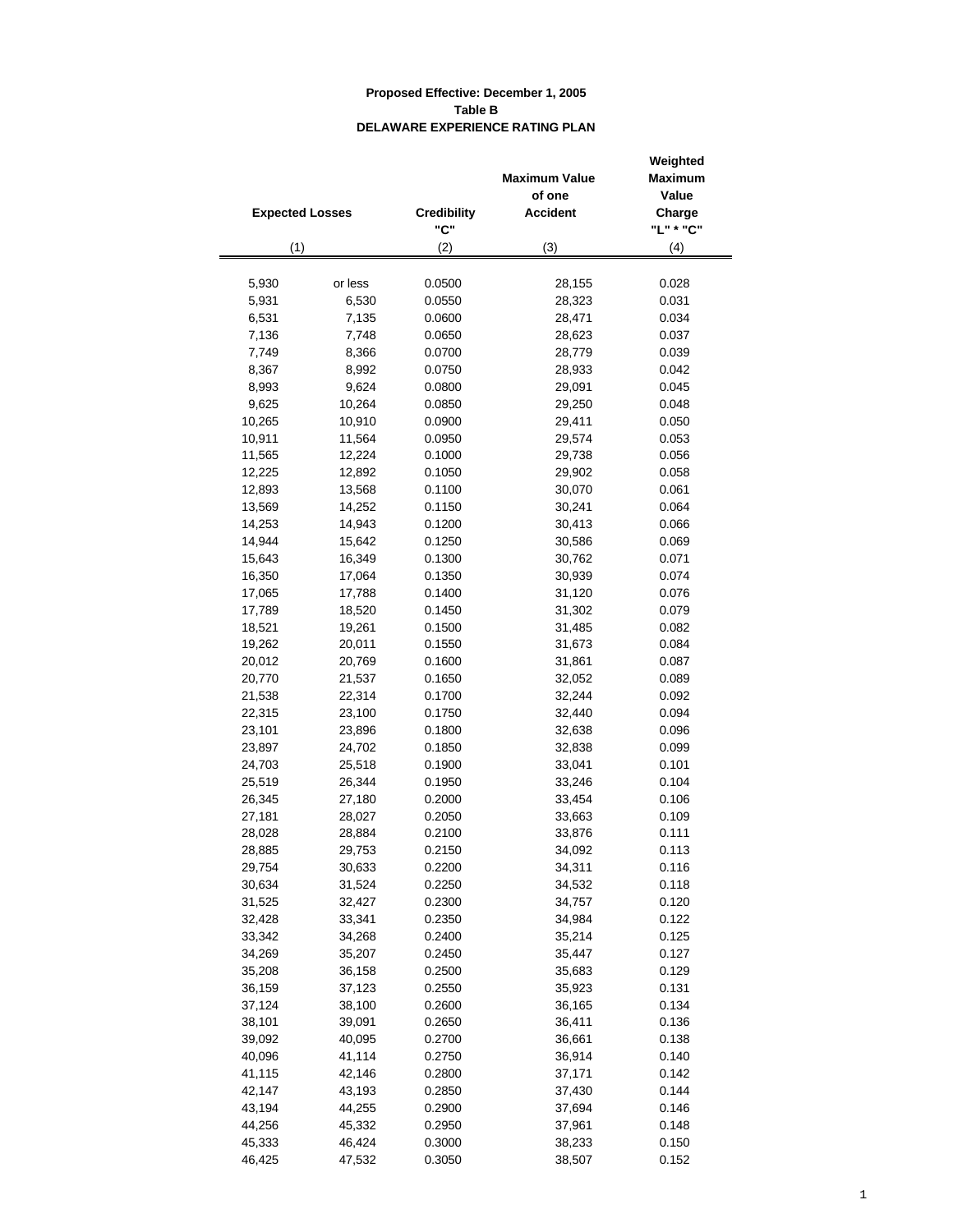|                        |                  |                    | Weighted             |                |
|------------------------|------------------|--------------------|----------------------|----------------|
|                        |                  |                    | <b>Maximum Value</b> | <b>Maximum</b> |
|                        |                  |                    | of one               | Value          |
| <b>Expected Losses</b> |                  | <b>Credibility</b> | <b>Accident</b>      | Charge         |
|                        |                  | "C"                |                      | "L" * "C"      |
| (1)                    |                  | (2)                | (3)                  | (4)            |
|                        |                  |                    |                      |                |
| 47,533                 | 48,656           | 0.3100             | 38,786               | 0.154          |
| 48,657                 | 49,797           | 0.3150             | 39,069               | 0.156          |
| 49,798                 | 50,954           | 0.3200             | 39,356               | 0.158          |
| 50,955                 | 52,129           | 0.3250             | 39,648               | 0.160          |
| 52,130                 | 53,322           | 0.3300             | 39,944               | 0.162          |
| 53,323                 | 54,532           | 0.3350             | 40,245               | 0.164          |
| 54,533                 | 55,761           | 0.3400             | 40,549               | 0.166          |
| 55,762                 | 57,008           | 0.3450             | 40,859               | 0.168          |
| 57,009                 | 58,275           | 0.3500             | 41,173               | 0.169          |
| 58,276                 | 59,562           | 0.3550             | 41,492               | 0.171          |
| 59,563                 | 60,868           | 0.3600             | 41,817               | 0.173          |
| 60,869                 | 62,196           | 0.3650             | 42,146               | 0.175          |
| 62,197                 | 63,544           | 0.3700             | 42,480               | 0.177          |
| 63,545                 | 64,914           | 0.3750             | 42,820               | 0.178          |
| 64,915                 | 66,307           | 0.3800             | 43,165               | 0.180          |
| 66,308                 | 67,722           | 0.3850             | 43,516               | 0.182          |
| 67,723                 | 69,160           | 0.3900             | 43,873               | 0.183          |
| 69,161                 | 70,623           | 0.3950             | 44,235               | 0.185          |
| 70,624                 | 72,109           | 0.4000             | 44,604               | 0.186          |
| 72,110                 | 73,621           | 0.4050             | 44,979               | 0.188          |
| 73,622                 | 75,159           | 0.4100             | 45,360               | 0.189          |
| 75,160                 | 76,723           | 0.4150             | 45,748               | 0.191          |
| 76,724                 | 78,314           | 0.4200             | 46,142               | 0.192          |
| 78,315                 | 79,933           | 0.4250             | 46,544               | 0.194          |
| 79,934                 | 81,580           | 0.4300             | 46,952               | 0.195          |
| 81,581                 | 83,257           | 0.4350             | 47,367               | 0.197          |
| 83,258                 | 84,964           | 0.4400             | 47,790               | 0.198          |
| 84,965<br>86,702       | 86,701<br>88,471 | 0.4450<br>0.4500   | 48,221<br>48,659     | 0.199<br>0.200 |
| 88,472                 | 90,273           | 0.4550             | 49,106               | 0.202          |
| 90,274                 | 92,108           | 0.4600             | 49,560               | 0.203          |
| 92,109                 | 93,978           | 0.4650             | 50,024               | 0.204          |
| 93,979                 | 95,884           | 0.4700             | 50,496               | 0.205          |
| 95,885                 | 97,826           | 0.4750             | 50,977               | 0.206          |
| 97,827                 | 99,805           | 0.4800             | 51,467               | 0.208          |
| 99,806                 | 101,823          | 0.4850             | 51,966               | 0.209          |
| 101,824                | 103,881          | 0.4900             | 52,476               | 0.210          |
| 103,882                | 105,980          | 0.4950             | 52,995               | 0.211          |
| 105,981                | 108,121          | 0.5000             | 53,526               | 0.212          |
| 108,122                | 110,305          | 0.5050             | 54,066               | 0.212          |
| 110,306                | 112,535          | 0.5100             | 54,618               | 0.213          |
| 112,536                | 114,810          | 0.5150             | 55,181               | 0.214          |
| 114,811                | 117,133          | 0.5200             | 55,756               | 0.215          |
| 117,134                | 119,505          | 0.5250             | 56,343               | 0.216          |
| 119,506                | 121,928          | 0.5300             | 56,942               | 0.217          |
| 121,929                | 124,404          | 0.5350             | 57,555               | 0.217          |
| 124,405                | 126,933          | 0.5400             | 58,180               | 0.218          |
| 126,934                | 129,519          | 0.5450             | 58,820               | 0.218          |
| 129,520                | 132,162          | 0.5500             | 59,473               | 0.219          |
| 132,163                | 134,865          | 0.5550             | 60,141               | 0.220          |
| 134,866                | 137,630          | 0.5600             | 60,825               | 0.220          |
| 137,631                | 140,458          | 0.5650             | 61,524               | 0.221          |
|                        |                  |                    |                      |                |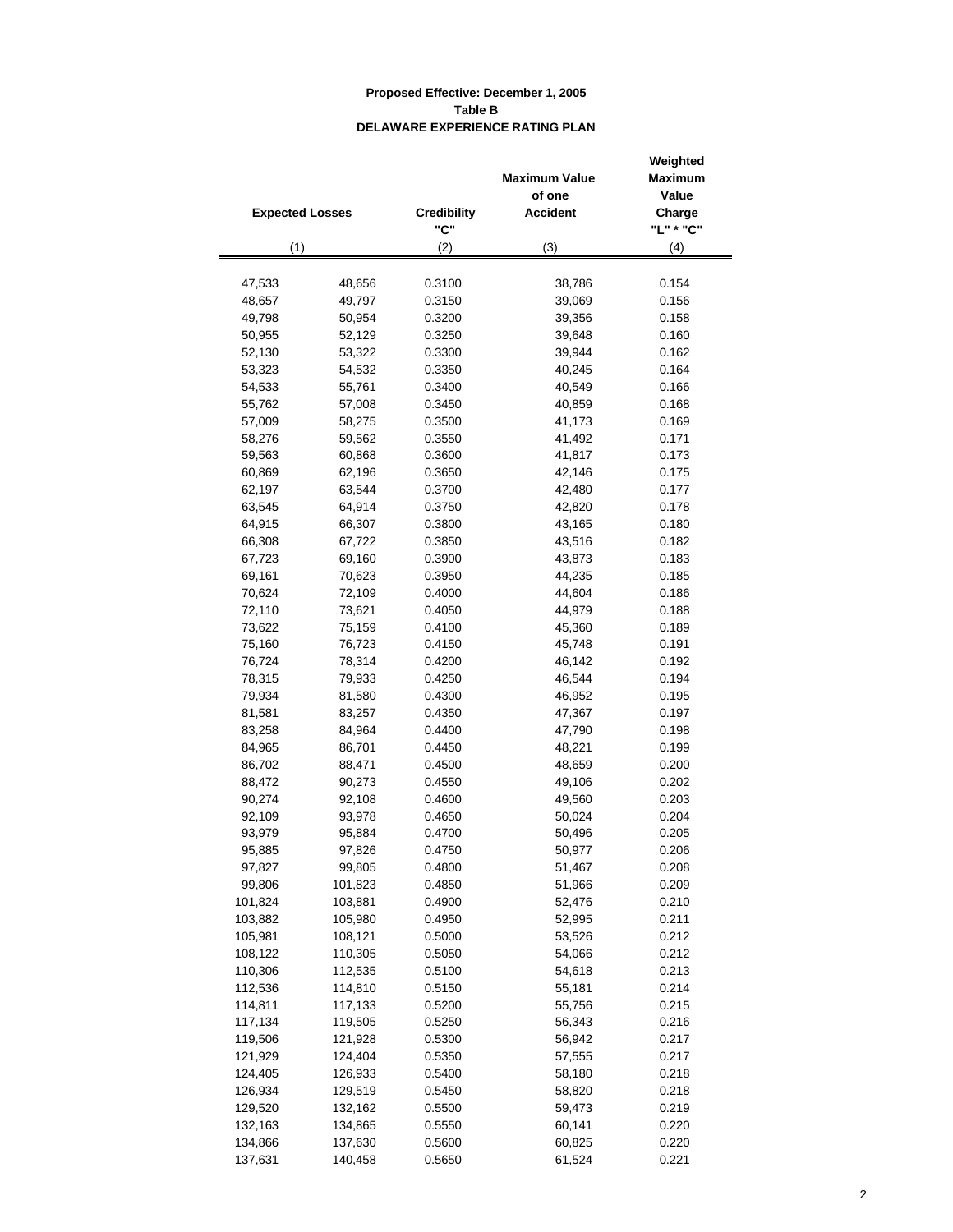|                        |         |                    | <b>Maximum Value</b><br>of one | Weighted<br><b>Maximum</b><br>Value |
|------------------------|---------|--------------------|--------------------------------|-------------------------------------|
| <b>Expected Losses</b> |         | <b>Credibility</b> | <b>Accident</b>                | Charge                              |
|                        |         | "C"                |                                | "L" * "C"                           |
| (1)                    |         | (2)                | (3)                            | (4)                                 |
|                        |         |                    |                                |                                     |
| 140,459                | 143,353 | 0.5700             | 62,239                         | 0.221                               |
| 143,354                | 146,316 | 0.5750             | 62,972                         | 0.221                               |
| 146,317                | 149,351 | 0.5800             | 63,722                         | 0.222                               |
| 149,352                | 152,458 | 0.5850             | 64,489                         | 0.222                               |
| 152,459                | 155,643 | 0.5900             | 65,276                         | 0.222                               |
| 155,644                | 158,906 | 0.5950             | 66,082                         | 0.223                               |
| 158,907                | 162,251 | 0.6000             | 66,908                         | 0.223                               |
| 162,252                | 165,682 | 0.6050             | 67,755                         | 0.223                               |
| 165,683                | 169,201 | 0.6100             | 68,624                         | 0.223                               |
| 169,202                | 172,812 | 0.6150             | 69,515                         | 0.223                               |
| 172,813                | 176,519 | 0.6200             | 70,430                         | 0.223                               |
| 176,520                | 180,325 | 0.6250             | 71,369                         | 0.223                               |
| 180,326                | 184,235 | 0.6300             | 72,334                         | 0.223                               |
| 184,236                | 188,252 | 0.6350             | 73,324                         | 0.222                               |
| 188,253                | 192,382 | 0.6400             | 74,343                         | 0.222                               |
| 192,383                | 196,630 | 0.6450             | 75,390                         | 0.222                               |
| 196,631                | 200,999 | 0.6500             | 76,467                         | 0.221                               |
| 201,000                | 205,496 | 0.6550             | 77,576                         | 0.221                               |
| 205,497                | 210,126 | 0.6600             | 78,717                         | 0.221                               |
| 210,127                | 214,896 | 0.6650             | 79,892                         | 0.220                               |
| 214,897                | 219,811 | 0.6700             | 81,102                         | 0.219                               |
| 219,812                | 224,879 | 0.6750             | 82,350                         | 0.219                               |
| 224,880                | 230,106 | 0.6800             | 83,637                         | 0.218                               |
| 230,107                | 235,500 | 0.6850             | 84,965                         | 0.217                               |
| 235,501                | 241,070 | 0.6900             | 86,336                         | 0.216                               |
| 241,071                | 246,824 | 0.6950             | 87,751                         | 0.215                               |
| 246,825                | 252,771 | 0.7000             | 89,214                         | 0.215                               |
| 252,772                | 258,922 | 0.7050             | 90,726                         | 0.214                               |
| 258,923                | 265,287 | 0.7100             | 92,290                         | 0.213                               |
| 265,288                | 271,877 | 0.7150             | 93,910                         | 0.212                               |
| 271,878                | 278,704 | 0.7200             | 95,587                         | 0.210                               |
| 278,705                | 285,782 | 0.7250             | 97,326                         | 0.209                               |
| 285,783                | 293,125 | 0.7300             | 99,128                         | 0.208                               |
| 293,126                | 300,747 | 0.7350             | 100,999                        | 0.206                               |
| 300,748                | 308,666 | 0.7400             | 102,942                        | 0.205                               |
| 308,667                | 316,898 | 0.7450             | 104,961                        | 0.203                               |
| 316,899                | 325,462 | 0.7500             | 107,060                        | 0.202                               |
| 325,463                | 334,380 | 0.7550             | 109,246                        | 0.200                               |
| 334,381                | 343,673 | 0.7600             | 111,522                        | 0.198                               |
| 343,674                | 353,366 | 0.7650             | 113,895                        | 0.196                               |
| 353,367                | 363,485 | 0.7700             | 116,372                        | 0.194                               |
| 363,486                | 374,059 | 0.7750             | 118,959                        | 0.192                               |
| 374,060                | 385,119 | 0.7800             | 121,663                        | 0.189                               |
| 385,120                | 396,699 | 0.7850             | 124,494                        | 0.187                               |
| 396,700                | 408,837 | 0.7900             | 127,459                        | 0.184                               |
| 408,838                | 421,575 | 0.7950             | 130,568                        | 0.182                               |
| 421,576                | 434,958 | 0.8000             | 133,833                        | 0.179                               |
| 434,959                | 449,036 | 0.8050             | 137,266                        | 0.176                               |
| 449,037                | 463,865 | 0.8100             | 140,880                        | 0.173                               |
| 463,866                | 479,506 | 0.8150             | 144,689                        | 0.170                               |
| 479,507                | 496,029 | 0.8200             | 148,710                        | 0.167                               |
| 496,030                | 513,510 | 0.8250             | 152,961                        | 0.164                               |